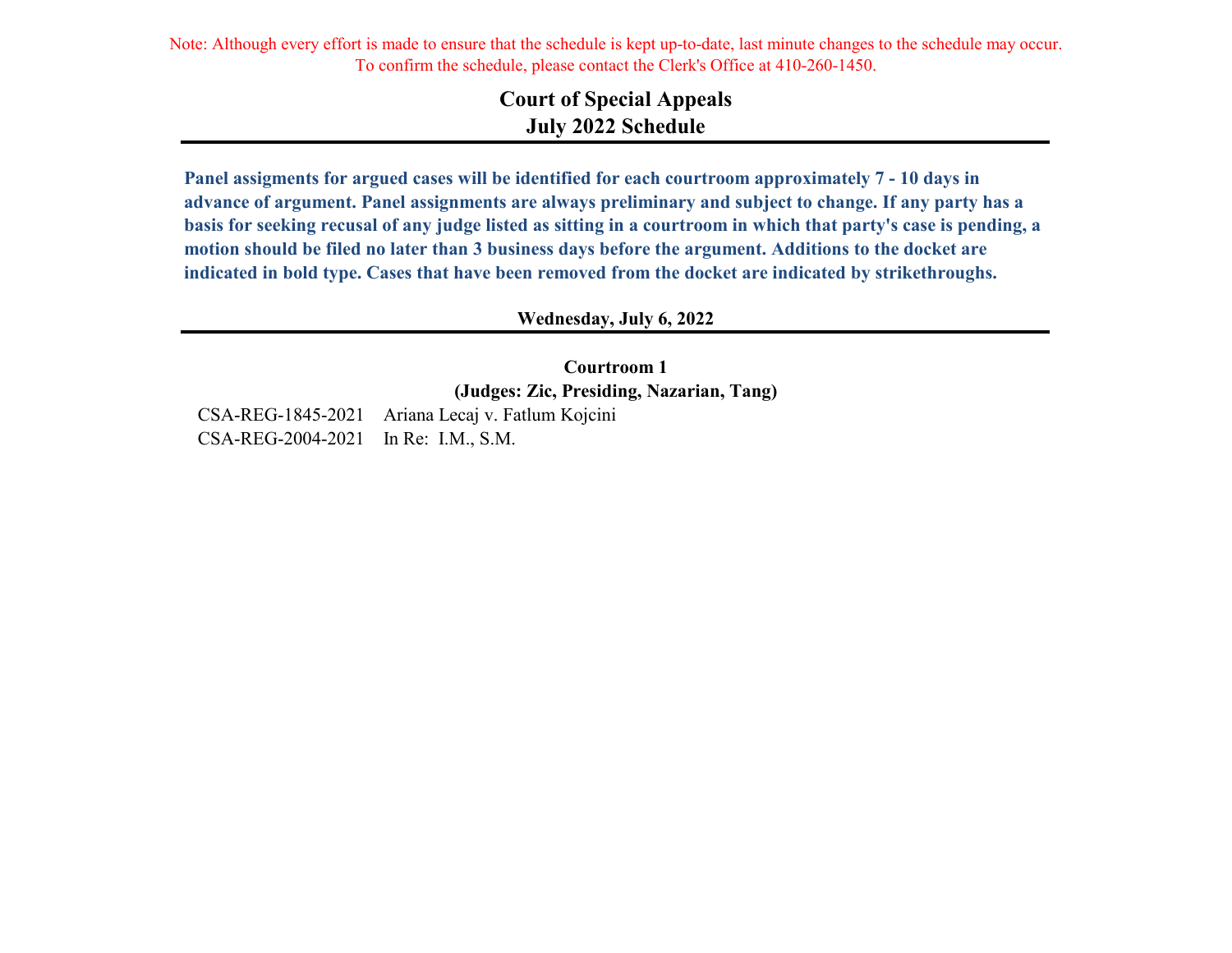Note: Although every effort is made to ensure that the schedule is kept up-to-date, last minute changes to the schedule may occur. To confirm the schedule, please contact the Clerk's Office at 410-260-1450.

## **The following cases are submitted on the briefs**

| CSA-REG-1775-2021 | Maria Rodriguez-Yilo v. Lin Gan                                    |
|-------------------|--------------------------------------------------------------------|
| CSA-REG-1433-2021 | Jaclyn Corinne Fireison v. Jonathan Adam Heybroek                  |
| CSA-REG-1587-2021 | Abdul Rahman Hussain v. Waheeda Hussain                            |
| CSA-REG-1274-2021 | Epafrodita Molina-Rosa v. Rolando de Jesus Santos-Moreta           |
| CSA-REG-1412-2021 | Asher B Carey, III, et al v. Kingsport Community Association Inc   |
| CSA-REG-1881-2021 | Jarrett McGuire v. Joanna McGuire                                  |
| CSA-REG-3146-2018 | Gregg Lamonn Wright v. State of Maryland                           |
| CSA-REG-0879-2021 | Sheron Shiver v. State of Maryland                                 |
| CSA-REG-0992-2021 | Danilo Ramirez Hernandez v. State of Maryland                      |
| CSA-REG-1037-2021 | Stanley Charles Butler, Jr. v. State of Maryland                   |
| CSA-REG-1906-2021 | Whitney Neely v. Zachary Neely                                     |
| CSA-REG-1921-2021 | Terry Gamble v. Holly Gamble                                       |
| CSA-REG-0407-2021 | Aslam Ansari v. Rifat Zuibaida                                     |
| CSA-REG-1093-2021 | Jhimy Josue Mejia-Pineda v. State of Maryland                      |
| CSA-REG-1324-2021 | Terrell R. Singleton v. State of Maryland                          |
| CSA-REG-1484-2021 | Ishmael Hyde v. Lidia Laureano                                     |
| CSA-REG-0914-2021 | Qun Lin v. Jose Angel Reyes Cruz, et al                            |
| CSA-REG-1064-2021 | Charles Riley, Jr., et al v. Venice Beach Citizens Association Inc |
| CSA-REG-1860-2021 | Rodney James Alexander v. State of Maryland                        |
| CSA-REG-1928-2021 | Samantha Mudge v. Edward Vermillion                                |
| CSA-REG-1224-2021 | James Davon Richardson v. State of Maryland                        |
| CSA-REG-1424-2021 | Ceaira Ostopoff v. Steven Allen Griffin, Jr.                       |
| CSA-REG-1428-2021 | In the Matter of the Estate of James Bradley Curtin, Jr.           |
| CSA-REG-1747-2021 | Angela Angel v. Darrius Humphrey                                   |
| CSA-REG-1864-2021 | Brucellious Morris, Jr. v. Taylor Peters                           |
| CSA-REG-1268-2021 | Tony Ellis Mack v. State of Maryland                               |
| CSA-REG-1427-2021 | Haizuanna Zano v. John E Driscoll, III, et al                      |
| CSA-REG-1891-2021 | Milouse Germain v. Ysamaille Castor                                |
| CSA-REG-0923-2021 | Su Mya Lin v. Belfor USA Group Inc                                 |
| CSA-REG-1436-2021 | Marlon Albert Jenifer v. State of Maryland                         |
| CSA-REG-1445-2021 | James Edward Johnson v. State of Maryland                          |